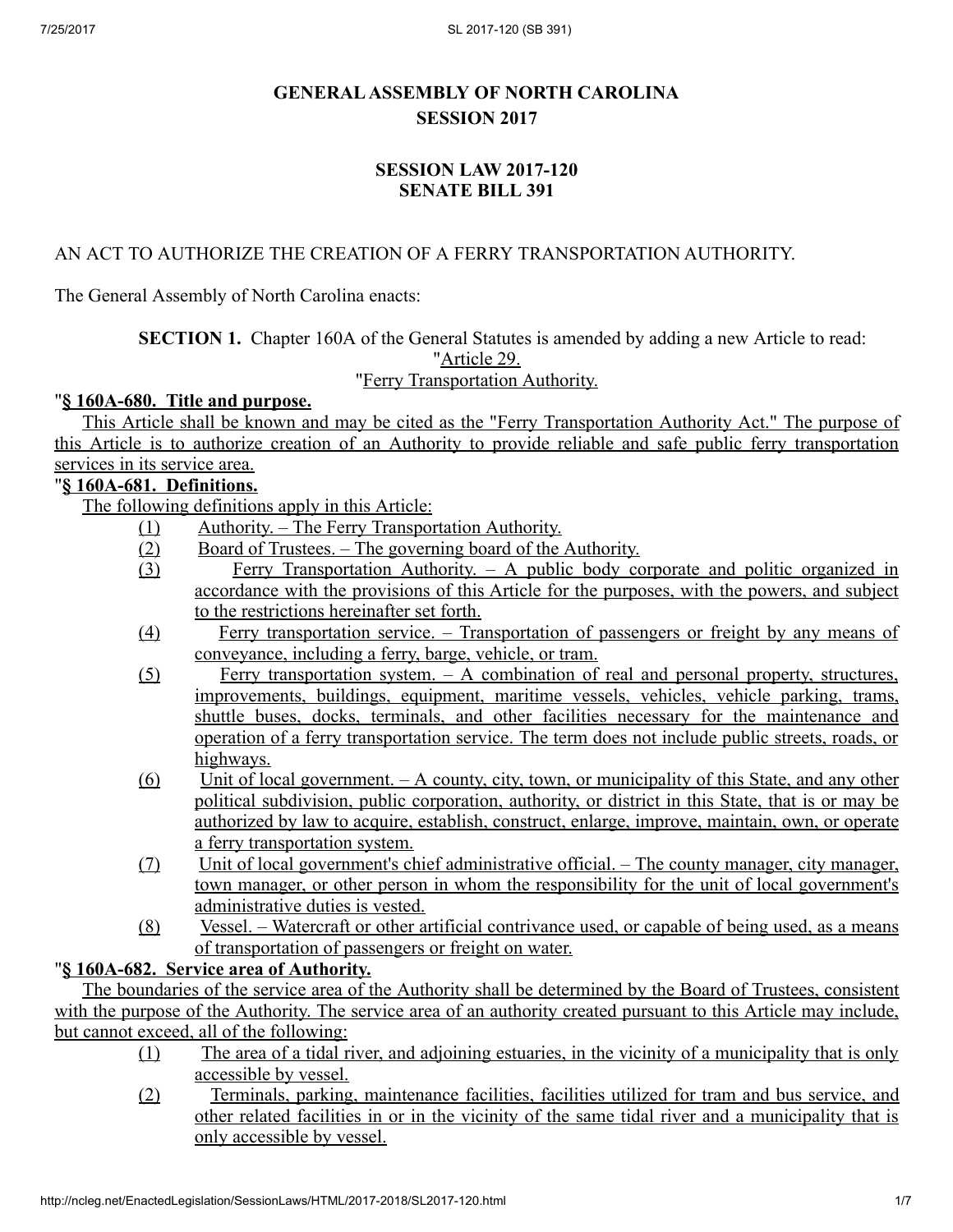(3) Terminals, parking, maintenance facilities, facilities utilized for tram and bus service, and other related facilities in or in the vicinity of the same tidal river and a municipality in which the mainland terminal used to provide ferry transportation service is located.

#### "§ 160A‑683. Creation of Authority.

(a) Resolution of Creation. – An Authority may be organized under the provisions of this Article upon the adoption of a resolution to create such an Authority by each of the following:

- (1) The elected board of a municipality only accessible by vessel.
- (2) The elected board of a municipality where any mainland terminal of the Authority is located.
- (3) The board of commissioners of the county where the Authority is located.

(b) Public Hearing. – A resolution to form an Authority under this Article shall be adopted after a public hearing. Notice of the public hearing must be given at least once, not less than 10 days prior to the date fixed for the hearing, in a newspaper having a general circulation in the county. The notice must contain a brief statement of the substance of the proposed resolution, the proposed articles of incorporation of the Authority, and the time and place of the public hearing.

(c) Articles of Incorporation. – A resolution to form an Authority under this Article must include articles of incorporation that set forth all of the following:

- (1) The name of the Authority.
- (2) A statement that the Authority is organized under this Article.
- (3) The name of each organizing entity.

(d) Certificate of Incorporation. – A certified copy of each resolution organizing an Authority under the provisions of this Article shall be filed with the Secretary of State, together with proof of publication of the notice of hearing. If the Secretary of State finds that each resolution, including the articles of incorporation, conform to the provisions of this Article and that the notice of hearing was properly published, then the Secretary must issue a certificate of incorporation under the seal of the State and record the same in an appropriate book of record. The issuance of the certificate of incorporation by the Secretary of State shall constitute the Authority, a public body and body politic and corporate of the State of North Carolina. The certificate of incorporation is conclusive evidence of the fact that the Authority has been duly created and established under the provisions of this Article.

(e) Officers. – When the Authority has been duly organized and its officers elected, the secretary of the Authority shall certify to the Secretary of State the names and addresses of the officers as well as the address of the principal office of the Authority.

## "§ 160A‑684. Board of Trustees.

(a) Members. – The Board of Trustees consists of 11 members. The Mayor and Mayor Pro Tempore of the municipality only accessible by vessel serve as ex officio voting members. The remaining nine members serve staggered three-year terms and are appointed as provided in subsection (b) of this section. Members of the Board of Trustees shall receive the sum of fifty dollars (\$50.00) as compensation for attendance at each duly conducted meeting of the Authority.

(b) Appointment. – Nine members of the Board of Trustees are appointed as provided in this subsection. The members must be residents of this State at the time of appointment and must maintain their residency during the duration of their term. Appointed members serve at the pleasure of the appointing authority. A vacancy in a term prior to the expiration of the term must be filled by the appropriate appointing authority. The members are appointed as follows:

- (1) One member by the Governor.
- (2) Two members by the General Assembly under G.S. 120‑121, one of whom is appointed upon the recommendation of the President Pro Tempore of the Senate and one of whom is appointed upon the recommendation of the Speaker of the House of Representatives.
- (3) Three members appointed by the Secretary of the Department of Transportation, at least one of whom must be a resident of the service area of the Authority, as determined under G.S. 160A–682, and at least one of whom must be a member of the Board of Transportation.
- (4) One member by the board of commissioners of the county where the Authority is located, who must be a resident of the county but not a resident of the municipality only accessible by vessel.
- (5) One member by the elected board of a municipality where the mainland terminal of the Authority is located, who must be a resident of that municipality.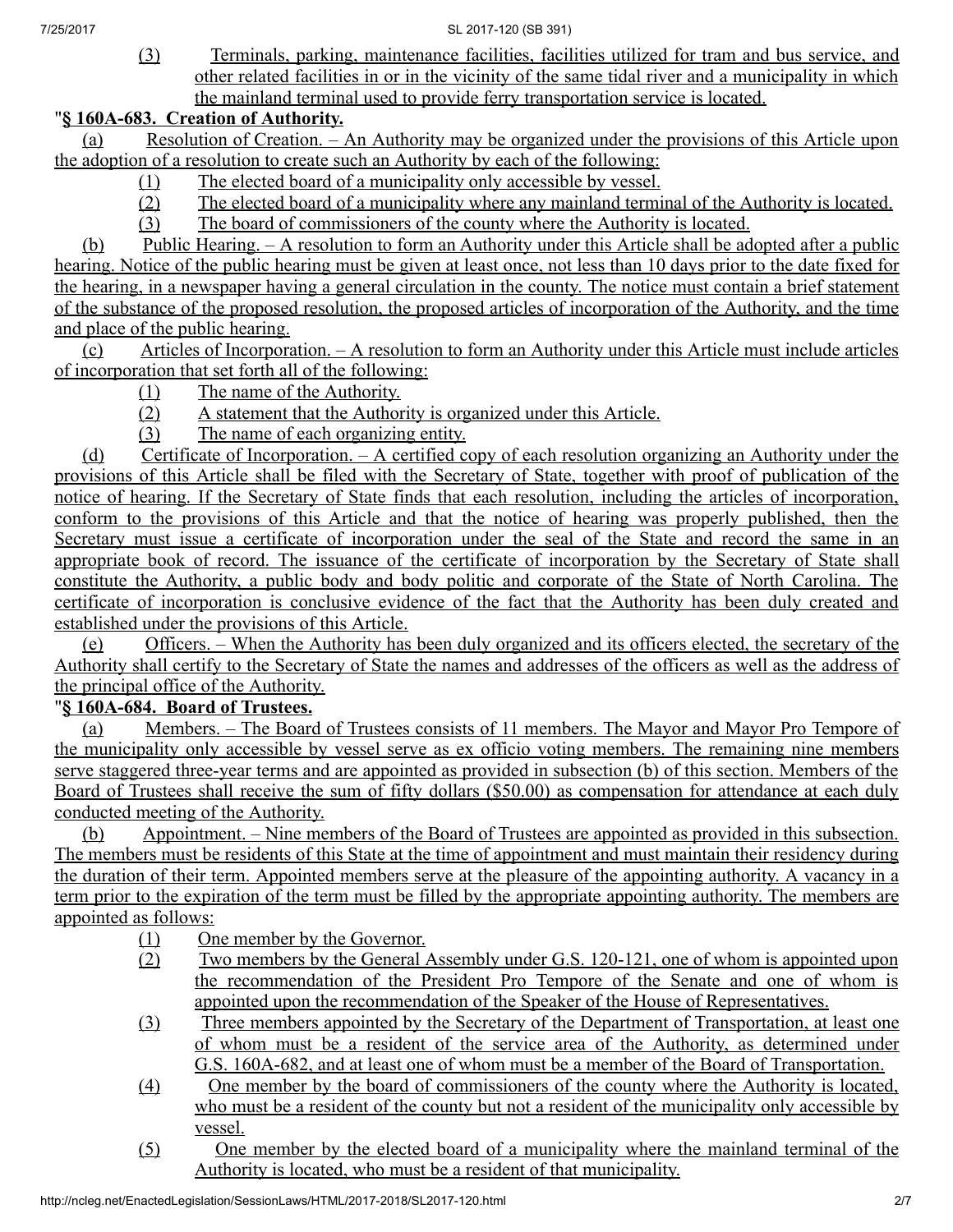(6) One member appointed by the elected board of a municipality only accessible by vessel, who must be a resident of the municipality only accessible by vessel.

(c) Terms. – A term begins on July 1 of the year of appointment and ends on June 30 of the third year. A member appointed under subsection (b) of this section may not serve more than two consecutive terms on the Board of Trustees. In calculating the number of terms served, a partial term that is less than 18 months in length will not be included.

(d) Meetings. – The Board of Trustees must meet at least once every three months. A majority of the members of the Board of Trustees constitute a quorum for the transaction of business. The Board of Trustees must annually elect from its membership a chair and vice-chair. The Board of Trustees may elect from its membership or appoint a nonmember to serve as secretary or treasurer.

(e) Ethics. – Members of the Board of Trustees are subject to the provisions of G.S. 136‑13, 136‑13.1, and 136‑14.

(f) Reports. – The Board of Trustees must submit an annual report of its activities, holdings, and finances, including an audit of its accounts by a certified public accountant, to the Secretary of the Department of Transportation and to the Joint Legislative Commission on Governmental Operations. The report must be submitted by October 1 of each year.

## "§ 160A‑685. Ferry Transportation Authority.

(a) Financial Accountability. – An Authority created under this Article is a public authority subject to the provisions of Chapter 159 of the General Statutes.

(b) Funds. – The establishment and operation of an Authority are governmental functions and constitute a public purpose. The State or any unit of local government may, but is not obligated to, appropriate funds to support the establishment and operation of the Authority. The State or any unit of local government may also dedicate, sell, convey, donate, or lease any of their interests in any property to the Authority. An Authority may apply for grants or any other type of financing from the State, the United States, or any department, agency, or instrumentality thereof.

- (c) General Powers. The general powers of the Authority include any one or more of the following:
	- (1) To sue and be sued.<br>(2) To have a seal.
	- To have a seal.
	- (3) To make rules and regulations, not inconsistent with this Article, for its organization and internal management.
	- (4) To employ persons deemed necessary to carry out the functions and duties assigned to them by the Authority and to fix their compensation within the limit of available funds.
	- (5) With the approval of the unit of local government's chief administrative official, to use officers, employees, agents, and facilities of the unit of local government for such purposes and upon such terms as may be mutually agreeable.
	- (6) To retain and employ counsel, auditors, engineers, and private consultants on an annual salary, contract basis, or otherwise for rendering professional or technical services and advice.

(7) To acquire, lease as lessee with or without option to purchase, hold, own, and use any property, real or personal, tangible or intangible, or any interest therein, and to sell, lease as lessor with or without option to purchase, transfer, or dispose thereof, whenever the same is no longer required for purposes of the Authority, or exchange same for other property or rights that are useful for the Authority's purposes, including, but not necessarily limited to, barge service, marine maintenance, ferry terminals, and parking facilities.

- (8) To acquire by gift, purchase, lease as lessee with or without option to purchase or otherwise to construct, improve, maintain, repair, operate, or administer any component parts of a ferry transportation system or to contract for the maintenance, operation, or administration thereof, or to lease as lessor the same for maintenance, operation, or administration by private parties, including, but not necessarily limited to, barge service, marine maintenance, ferry terminals, and parking facilities.
- (9) To accept gifts or grants of money, real or personal property, or services from a person, the State, the federal government, or a unit of local government.
- (10) To make or enter into contracts, agreements, deeds, leases with or without option to purchase, conveyances or other instruments, including contracts and agreements with the United States, the State of North Carolina, and units of local government.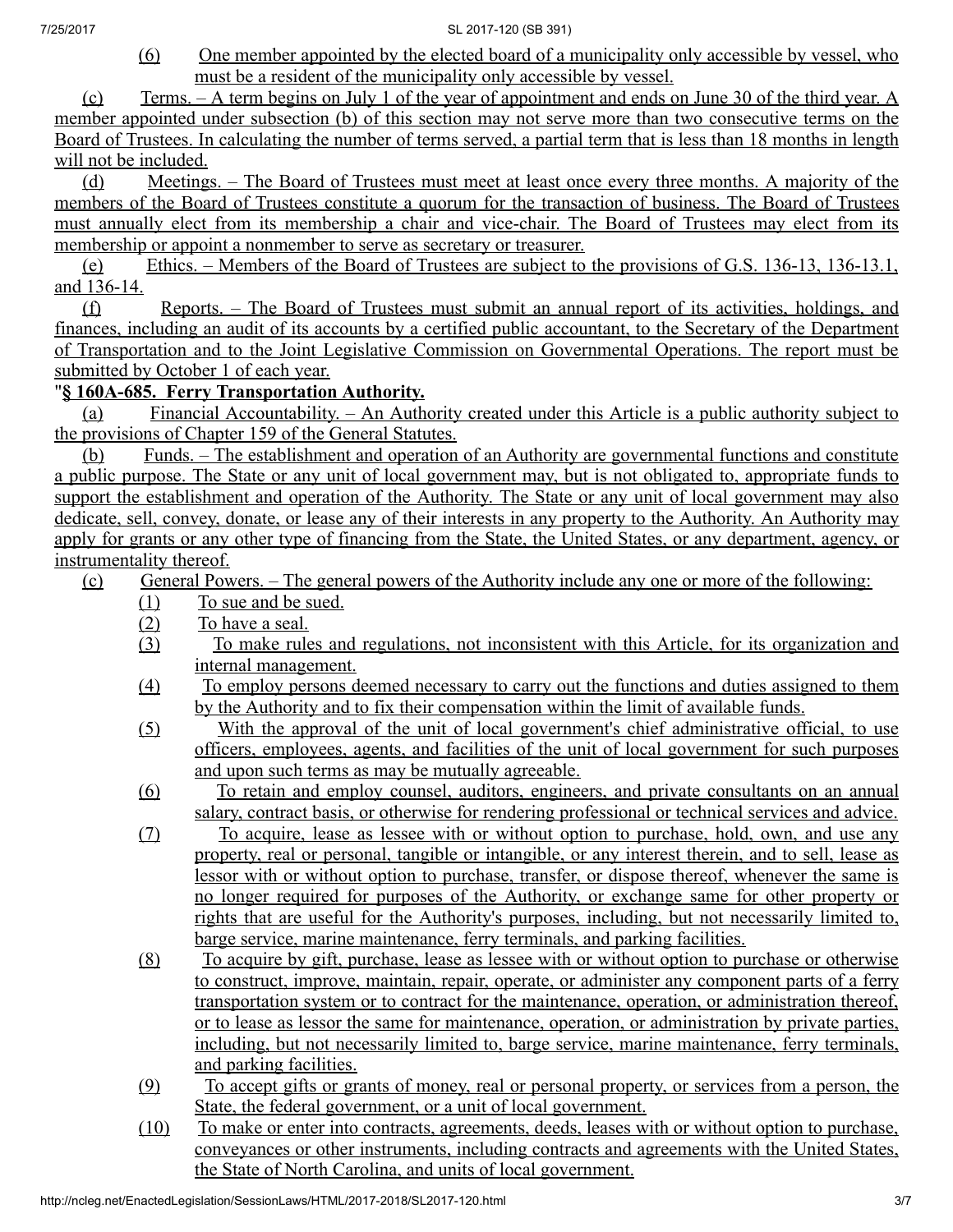- (11) To purchase or finance real or personal property in the manner provided for cities and counties under G.S. 160A‑20.
- (12) To surrender to the State of North Carolina, upon the approval of the Secretary of the Department of Administration, any property no longer required by the Authority.

(13) To develop and make data, plans, information, surveys, and studies within the service area of the Authority and to prepare and make recommendations in regard thereto.

- (14) To enter in a reasonable manner lands, waters, or premises for the purpose of making surveys, soundings, drillings, and examinations whereby such entry shall not be deemed a trespass except that the Authority shall be liable for any actual and consequential damages resulting from such entries.
- (15) To make, enter into, and perform contracts with private parties and transportation companies with respect to the management and operation of ferry transportation services.
- (16) To make, enter into, and perform contracts with other entities for the joint use of property or rights, for the establishment of connecting routes, joint fares, or transfer of passengers.
- (17) To make, enter into, and perform agreements with governmental entities for payments to the Authority for the transportation of persons for whom the governmental entities desire transportation.
- (18) With the consent of the unit of local government that would otherwise have jurisdiction to exercise the powers enumerated in this subdivision, to issue certificates of public convenience and necessity, and to grant franchises and enter into franchise agreements, and in all respects to regulate the operation of ferries, buses, trams, taxicabs, and other methods of public passenger transportation that originate and terminate within the service area of the Authority as fully as the unit of local government is now or hereafter empowered to do within the jurisdiction of the unit of local government.

(19) To operate a ferry transportation system and to enter into and perform contracts to provide and operate ferry transportation services and facilities, and to own or lease property, facilities, and equipment necessary or convenient therefor, and to rent, lease, or otherwise sell the right to do so to any person, public or private; further, to obtain grants, loans, and assistance from the United States, the State of North Carolina, any public body, or any private source whatsoever, but may not operate or contract for the operation of a ferry transportation system outside the service area of the Authority.

- (20) To enter into and perform contracts and agreements with other public transportation authorities, regional public transportation authorities, or units of local government pursuant to the provisions of Part 1 of Article 20 of this Chapter; further, to enter into contracts and agreements with private transportation companies, but this subdivision does not authorize the operation of, or contracting for the operation of, service of a ferry transportation system outside the service area of the Authority.
- (21) To operate public transportation systems extending service into any political subdivision of the State of North Carolina, unless a particular unit of local government operating its own public transportation system or franchising the operation of a public transportation system by majority vote of its governing board shall deny consent, but such service may not extend more than 10 miles outside of the service area of the Authority.
- (22) To do all things necessary or convenient to carry out its purpose and to exercise the powers granted to the Authority.
- (23) To facilitate the coordination of transportation plans in the service area.
- (24) To maintain databases for the projection of future travel demands in the service area.
- (25) To provide other transportation related services within the service area of the Authority, as determined by the Board of Trustees in its discretion.
- (26) To contract for, or to provide and maintain, with respect to the facilities and property owned, leased, operated, or under the control of the Authority, and within the service area thereof, a security force to protect persons and property, dispense unlawful or dangerous assemblages and assemblages that obstruct full and free passage, control pedestrian and vehicular traffic, and otherwise preserve and protect the public peace, health, and safety. A member of the security force shall be a peace officer and, as such, shall have authority equivalent to the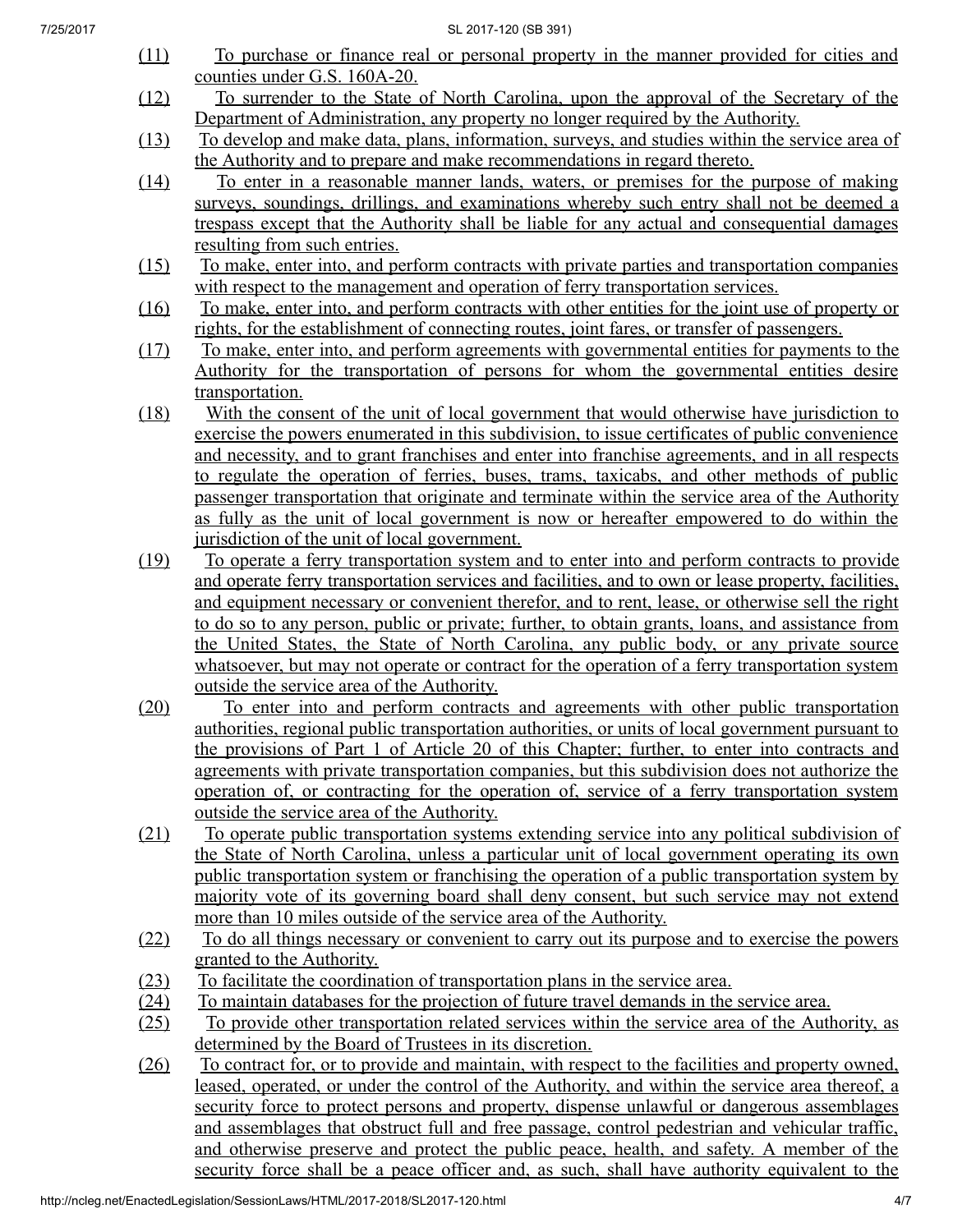authority of a police officer of the city or county in which the member is discharging those duties.

- (27) Except as restricted by covenants in bonds, notes, or equipment trust certificates, to set in its sole discretion rates, fees, and charges for use of its ferry transportation system.
- (28) To issue bonds and bond anticipation notes under the Local Government Revenue Bond Act, Articles 5 and 9 of Chapter 159 of the General Statutes, or as otherwise provided by law, for the purpose of acquiring, constructing, improving, maintaining, operating, or financing a ferry transportation system or any part thereof and to refund, whether or not in advance of maturity or the earliest redemption date, any such bonds or notes. As provided in G.S. 159‑94, the principal of and interest on the bond is payable solely from the revenues pledged to its payment and neither the State nor the municipality is obligated to pay the principal or interest, except from such revenues.

# "§ 160A‑686. Rates, fees, charges, routes, and schedules.

(a) Notice. – The Board of Trustees must give at least 30 days' public notice of any change to rates, fees, charges, routes, or schedules, except as necessitated by an emergency situation. The Board of Trustees must report any change to rates, fees, charges, routes, or schedules to the Secretary of the Department of Transportation and to the Joint Legislative Commission on Governmental Operations.

(b) Regulation. – Notwithstanding G.S. 62‑3(23)a.3. and 4., the North Carolina Utilities Commission shall not have jurisdiction over the provision of ferry transportation service within the Authority's service area.

#### "§ 160A‑687. Competition.

(a) Prohibition. – No equipment of the Authority may be used for charter, tour, or sight-seeing service, except as provided by this section.

 $(b)$  Charter Services. – Equipment of the Authority may be used for occasional charter service events, if all of the following conditions are met:

- (1) The use of the equipment for the charter service is approved in writing by the Board of Trustees.
- (2) The revenues received by the Authority from the provision of the charter service exceed fully allocated expenses.
- (3) The charter service does not adversely affect regularly scheduled ferry transportation services provided by the Authority.

# "§ 160A-688. Power of eminent domain.

The Authority shall have continuing power to acquire, by gift, grant, devise, exchange, purchase, lease with or without option to purchase, or any other lawful method, including the power of eminent domain, the fee or any lesser interest in real or personal property for use by the Authority. Exercise of the power of eminent domain by the Authority shall be in accordance with Chapter 40A of the General Statutes.

#### "§ 160A‑689. Termination.

The Board of Trustees may terminate the existence of the Authority at any time when it has no outstanding indebtedness. In the event of such termination, all property and assets of the Authority not otherwise encumbered shall automatically become the property of the State of North Carolina, and the State of North Carolina shall succeed to all rights, obligations, and liabilities of the Authority."

SECTION 2. G.S. 62-3(23) reads as rewritten:

# "§ 62‑3. Definitions.

As used in this Chapter, unless the context otherwise requires, the term:

…  $(23)$  ...

m. The term "public utility" shall not include a Ferry Transportation Authority created pursuant to Article 29 of Chapter 160A of the General Statutes."

# SECTION 3. G.S. 159-81(1) reads as rewritten:

# "§ 159‑81. Definitions.

The words and phrases defined in this section shall have the meanings indicated when used in this Article:

(1) "Municipality" means a county, city, town, incorporated village, sanitary district, metropolitan sewerage district, metropolitan water district, metropolitan water and sewerage district, county water and sewer district, water and sewer authority, hospital authority, hospital district, parking authority, special airport district, special district created under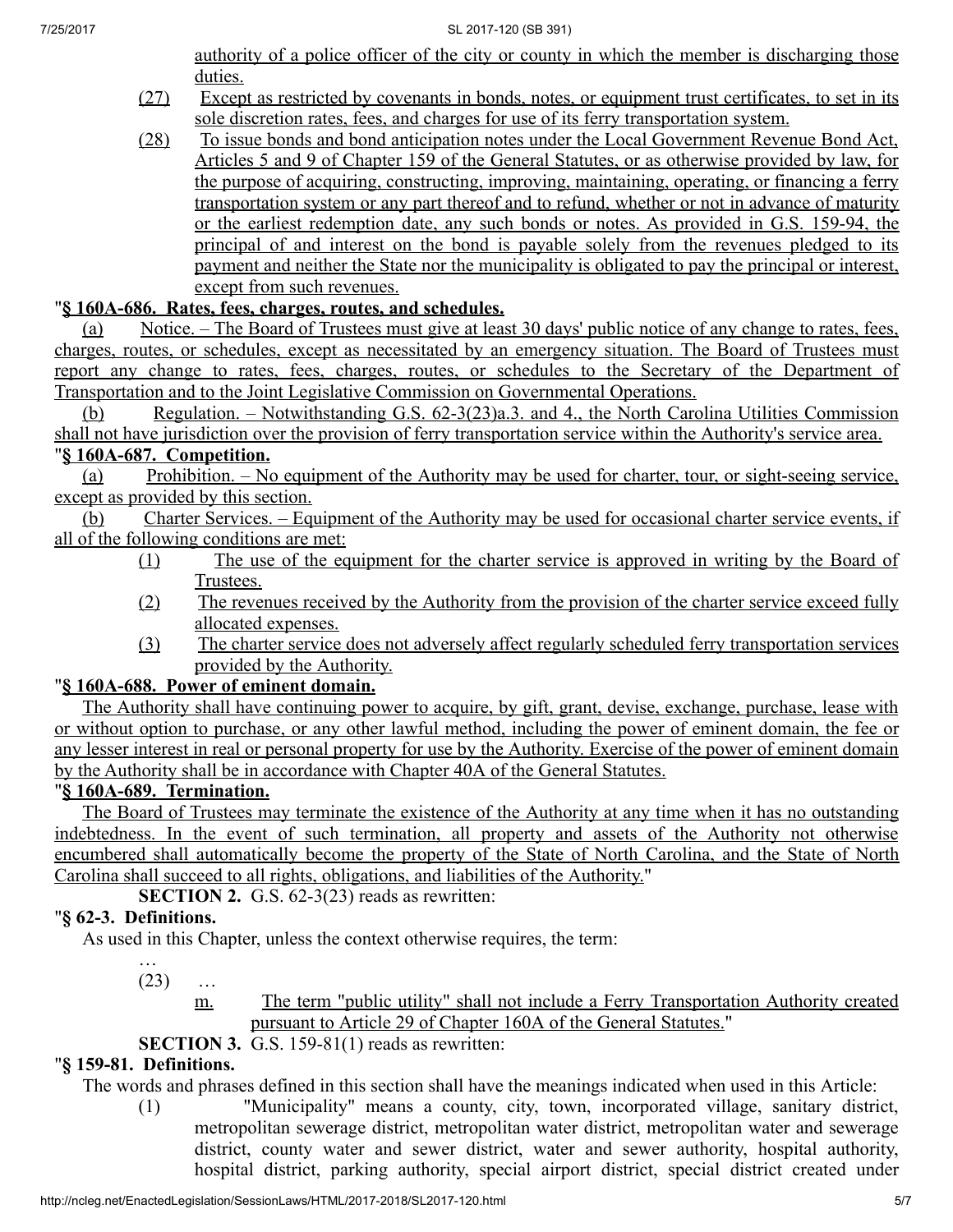7/25/2017 SL 2017-120 (SB 391)

Article 43 of Chapter 105 of the General Statutes, regional public transportation authority, regional transportation authority, regional natural gas district, regional sports authority, airport authority, joint agency created pursuant to Part 1 of Article 20 of Chapter 160A of the General Statutes, a joint agency authorized by agreement between two cities to operate an airport pursuant to G.S. 63-56, and the North Carolina Turnpike Authority described in Article 6H of Chapter 136 of the General Statutes and transferred to the Department of Transportation pursuant to G.S. 136‑89.182(b), and a Ferry Transportation Authority created pursuant to Article 29 of Chapter 160A of the General Statutes, but not any other forms of State or local government."

SECTION 4. G.S. 160A-20(h) is amended by adding a new subdivision to read:

"(15) A Ferry Transportation Authority created pursuant to Article 29 of this Chapter."

SECTION 5.(a) To achieve the staggered terms for the nine members of the Board of Trustees in accordance with G.S. 160A-684(b), as enacted by Section 1 of this act, and notwithstanding the term of office provisions in G.S. 160A‑684(c), as enacted by Section 1 of this act, the terms of the individuals serving on the initial Board of Trustees will be as provided below:

- (1) The appointee of the Governor shall serve for a one‑year term, expiring June 30 in the year following the creation of the Authority.
- (2) The appointee of the President Pro Tempore of the Senate shall serve for a one‑year term, expiring June 30 in the year following the creation of the Authority.
- (3) The appointee of the Speaker of the House of Representatives shall serve for a one‑year term, expiring June 30 in the year following the creation of the Authority.
- (4) The appointees of the Secretary of the Department of Transportation shall each serve for a two-year term, expiring June 30 in the second year following the creation of the Authority.
- (5) The appointee of the board of commissioners described in G.S. 160A‑684(b)(4), as enacted by Section 1 of this act, shall serve for a three‑year term, expiring June 30 in the third year following the creation of the Authority.
- (6) The appointee of the elected board of the municipality described in G.S.  $160A-684(b)(5)$ , as enacted by Section 1 of this act, shall serve for a three-year term, expiring June 30 in the third year following the creation of the Authority.
- (7) The appointee of the elected board of the municipality described in G.S. 160A‑684(b)(6), as enacted by Section 1 of this act, shall serve for a three-year term, expiring June 30 in the third year following the creation of the Authority.

SECTION 5.(b) This section becomes effective upon the issuance of a certificate of incorporation by the Secretary of State for a Ferry Transportation Authority created under Article 29 of Chapter 160A of the General Statutes, as enacted by Section 1 of this act.

SECTION 6.(a) If (i) a Ferry Transportation Authority is created pursuant to Article 29 of Chapter 160A of the General Statutes, as enacted by Section 1 of this act, and (ii) an existing, privately owned ferry transportation service is currently operating a ferry transportation system in the service area of the Authority, as described in G.S. 160A-682, as enacted by Section 1 of this act, pursuant to a Certificate of Public Convenience and Necessity issued by the North Carolina Utilities Commission in effect as of the effective date of this act, then the assets used and useful for the ferry transportation system, as defined in G.S. 160A-681, as enacted by Section 1 of this act, and owned by the private ferry transportation service or its affiliates shall be acquired, by purchase, gift, lease, or otherwise, by that Authority at or below their appraised value, such purchase to be financed by bonds or notes issued by the Authority or other financing mechanisms permitted under Article 29 of Chapter 160A of the General Statutes, as enacted by Section 1 of this act. Upon the purchase of these assets by that Authority, the Certificate of Public Convenience and Necessity issued by the North Carolina Utilities Commission to such privately owned ferry transportation service shall be terminated and all franchise rights to operate a ferry transportation system utilizing these assets will be transferred at that time to the Authority without further action by the North Carolina Utilities Commission.

SECTION 6.(b) If (i) a Ferry Transportation Authority is created pursuant to Article 29 of Chapter 160A of the General Statutes, as enacted by Section 1 of this act, (ii) an existing, privately owned ferry transportation service is currently operating a ferry transportation system in the service area of the Authority, as described in G.S. 160A-682, as enacted by Section 1 of this act, and (iii) the Ferry Transportation Authority acquires the assets used and useful for the ferry transportation system, as defined in G.S. 160A‑681, as enacted